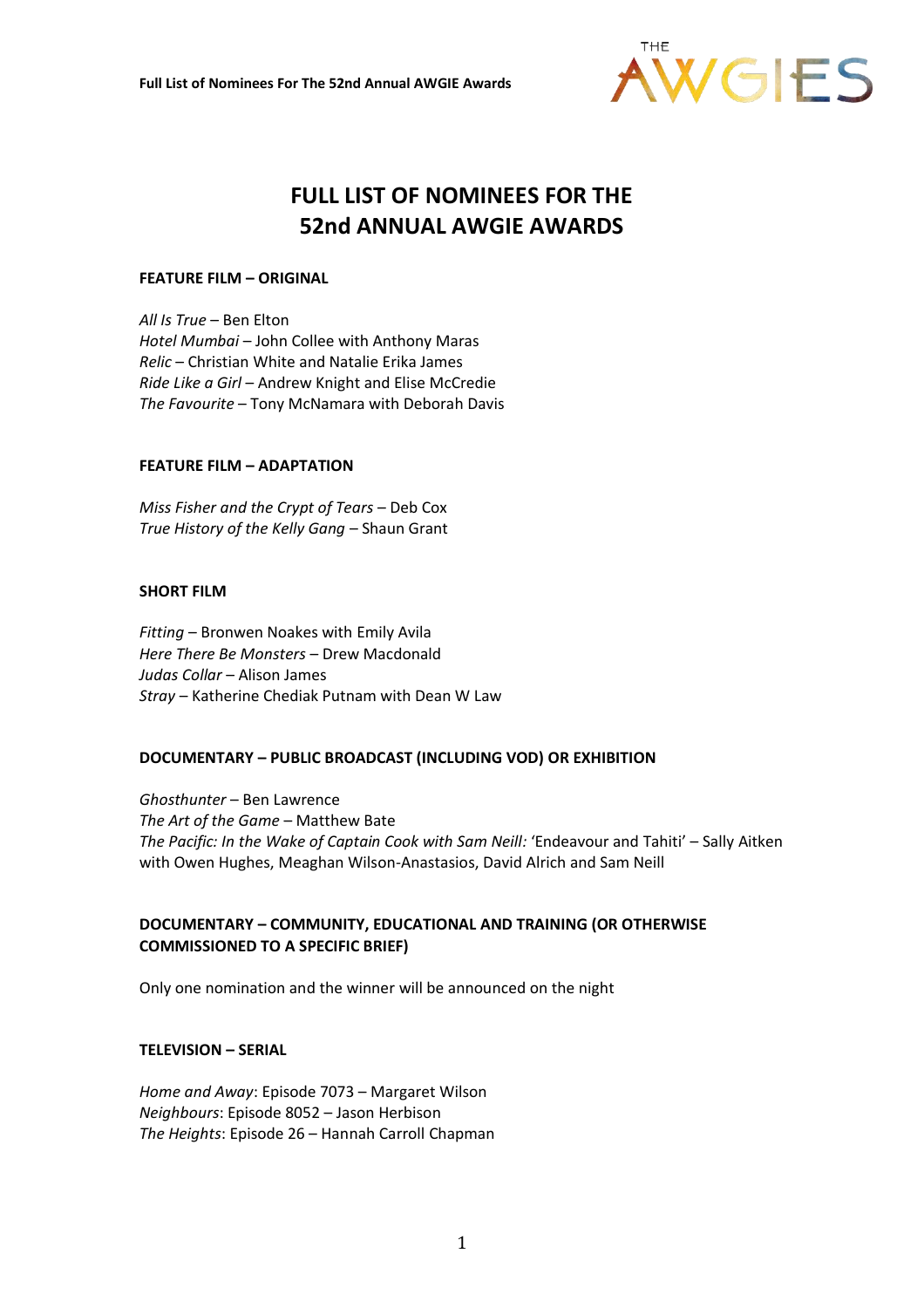

## **TELEVISION – SERIES OR MINISERIES OF MORE THAN 4 HOURS DURATION, INCLUDING ORIGINAL AND ADAPTED WORKS**

*Bloom:* 'The Memory Box' – Glen Dolman *Jack Irish:* Season 2, Episode 1 – Andrew Knight *Secret City: Under the Eagle:* 'Run Little Rabbit' – Matt Cameron *The End:* 'Toxic Shock Syndrome' – Samantha Strauss

## **TELEVISION – TELEMOVIE OR MINISERIES OF 4 HOURS OR LESS DURATION, INCLUDING ORIGINAL AND ADAPTED WORKS**

*Lambs of God* – Sarah Lambert *On the Ropes* – Tamara Asmar, Adam Todd and Ian Meadows *The Cry* – Jacquelin Perske

#### **CHILDREN'S TELEVISION – 'C' CLASSIFICATION (CHILDREN'S – 5–14 YEARS), ORIGINAL OR ADAPTED, ANIMATED OR PERFORMED**

*Hardball:* 'Across the Ditch' – Guy Edmonds and Matt Zeremes *Mustangs FC:* 'Pity Party' – Alix Beane *The Deep:* 'Purple Tide' – Cleon Prineas

## **COMEDY – SITUATION OR NARRATIVE**

*Rosehaven:* Season 3, Episode 4 – Luke McGregor and Celia Pacquola *Rosehaven:* Season 3, Episode 5 – Luke McGregor and Celia Pacquola *The Family Law:* 'Number One Gay Son' – Benjamin Law and Kirsty Fisher *Upright:* 'Day Six' – Leon Ford *Upright:* 'Day Eight' – Tim Minchin

#### **COMEDY – SKETCH OR LIGHT ENTERTAINMENT**

*Orange is the New Brown:* Episode 1 – Joel Slack-Smith and Heidi Regan with Nazeem Hussain, Richard Thorp, Penny Greenhalgh and Sophie Braham

*The Weekly with Charlie Pickering:* 'TV Bingo' and 'Libspill 2' – Gerard McCulloch, Charlie Pickering, Kynan Barker, Chris Kennett, Adam Richard with Justin Kennedy and Eleanor Robertson

#### **AUDIO**

*19 Weeks* – Emily Steel *The Fitzroy Diaries* – Lorin Clarke